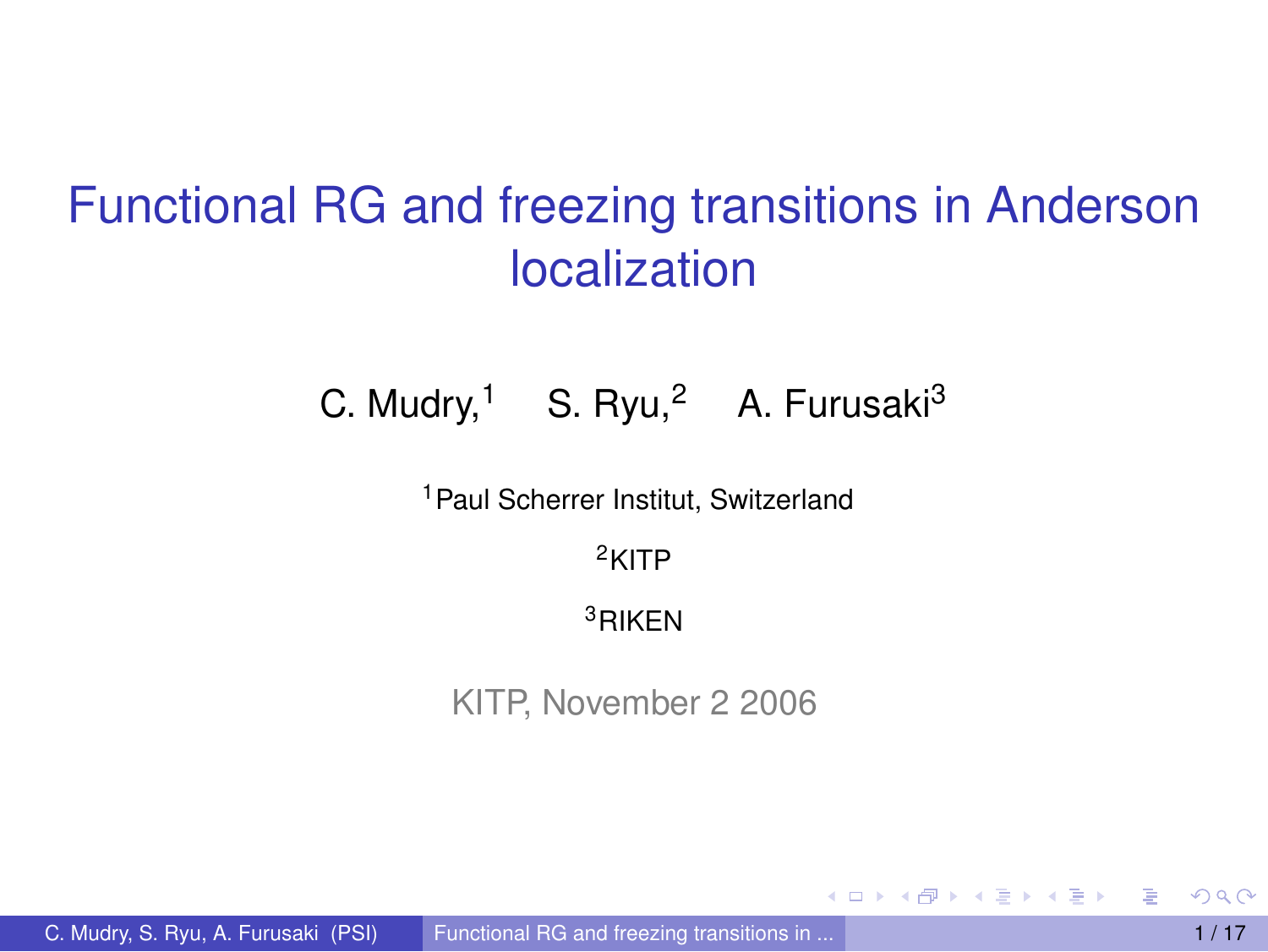### Introduction

- Critical behavior induced by disorder:
	- $\blacktriangleright$  Resolve the discrepancy between;
		- $\star$  the Gade singularity of the Density of States (DOS)<sup>1</sup>

$$
\nu(\varepsilon) \sim \frac{1}{|\varepsilon|} \exp \left[ -\# \left( \left| \ln |\varepsilon| \right| \right)^{1/2} \right],
$$

 $\star$  the Motrunich-Damle-Huse (MDH) singularity of the Density of States  $(DOS)^2$ 

$$
\nu(\varepsilon) \sim \frac{1}{|\varepsilon|} \exp \left[ -\# \left( \left| \ln |\varepsilon| \right| \right)^{2/3} \right],
$$

for a single particle in a 2*d* random environment preserving spin-rotation, time-reversal, and sublattice symmetries.

<sup>1</sup>Gade, NPB **398**, 499 (1993)

**2Motrunich, Damle, and Huse, PRB 65, 064206 (200[2\)](#page-0-0) DENALLY A READLE A**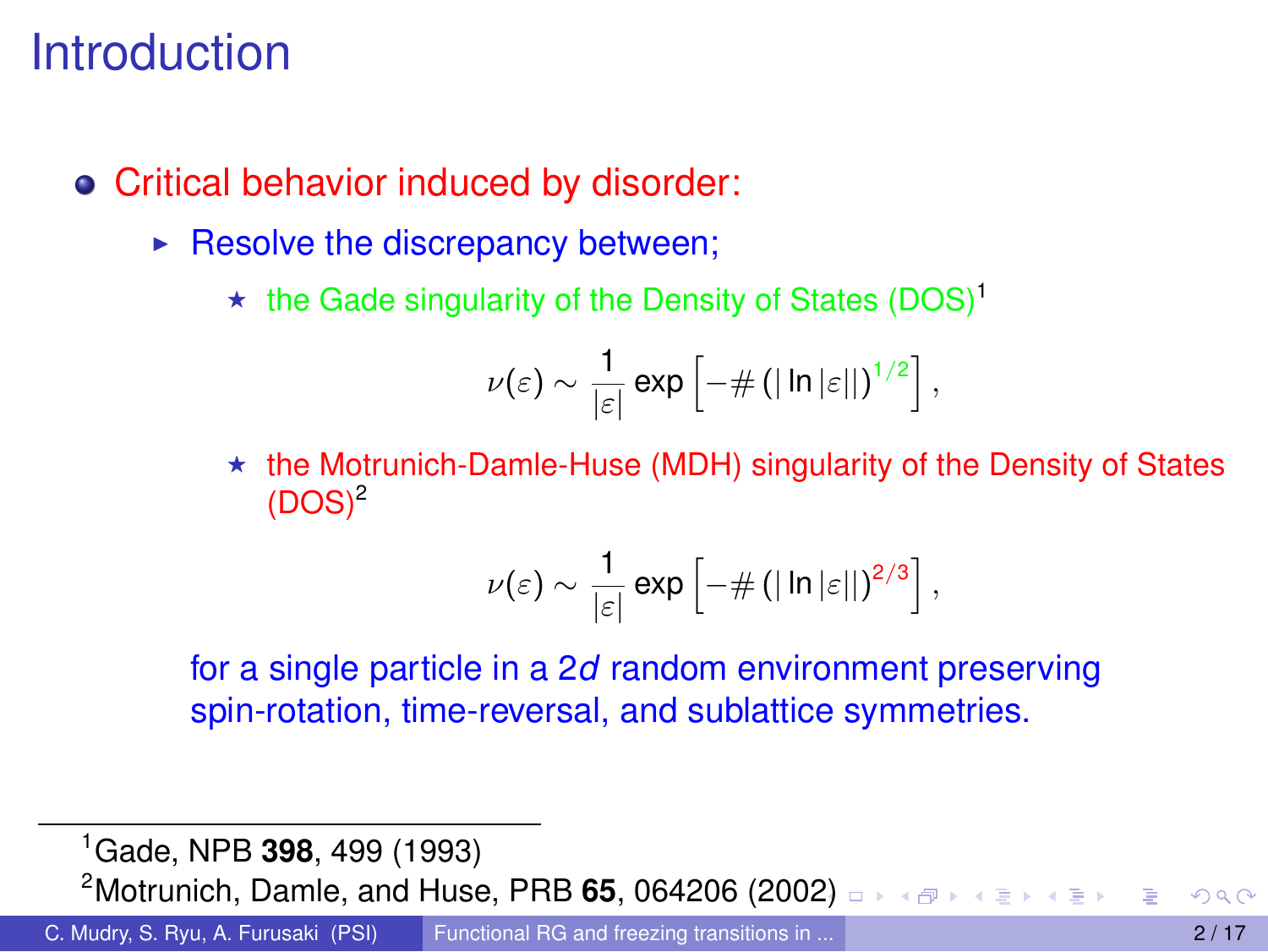### Disorder is exactly marginal I

• The key idea is the decoupling transformation under which

$$
\overline{Z_{\text{SUSY}}(\varepsilon - i\eta)} = \int \mathcal{D}[\psi^{\prime *}, \psi^{\prime}, \beta^{\prime *}, \beta^{\prime}; \Phi_1, \Phi_2; \bar{\alpha}^{\prime}, \alpha^{\prime}]
$$

$$
\times \exp \left\{-\int d^2 \mathbf{r} \left[\mathcal{L}_{\text{crit}}^{\prime} + (\varepsilon - i\eta)\mathcal{O}_{\varepsilon - i\eta}^{\prime} + \mathcal{L}_{\text{ghost}}^{\prime}\right]\right\}.
$$

The action  $\mathcal{L}'_\text{crit}$  is critical:

$$
\langle \Phi_1(z,\bar{z})\Phi_1(0)\rangle_{\text{crit}} = \langle \Phi_2(z,\bar{z})\Phi_2(0)\rangle_{\text{crit}} = -\frac{g_A}{2\pi} \ln|z|,
$$
  

$$
\langle \psi'_{a-}(z)\psi'^*_{b-}(0)\rangle_{\text{crit}} = +\langle \psi'^*_{b-}(z)\psi'_{a-}(0)\rangle_{\text{crit}} = \frac{\delta_{ab}}{z},
$$
  

$$
\langle \psi'_{a+}(\bar{z})\psi'^*_{b+}(0)\rangle_{\text{crit}} = +\langle \psi'^*_{b+}(\bar{z})\psi'_{a+}(0)\rangle_{\text{crit}} = \frac{\delta_{ab}}{\bar{z}},
$$
  

$$
\langle \beta'_{a-}(z)\beta'^*_{b-}(0)\rangle_{\text{crit}} = -\langle \beta'^*_{b-}(z)\beta'_{a-}(0)\rangle_{\text{crit}} = \frac{\delta_{ab}}{z},
$$
  

$$
\langle \beta'_{a+}(\bar{z})\beta'^*_{b+}(0)\rangle_{\text{crit}} = -\langle \beta'^*_{b+}(\bar{z})\beta'_{a+}(0)\rangle_{\text{crit}} = \frac{\delta_{ab}}{\bar{z}}, \quad a, b = 1, 2.
$$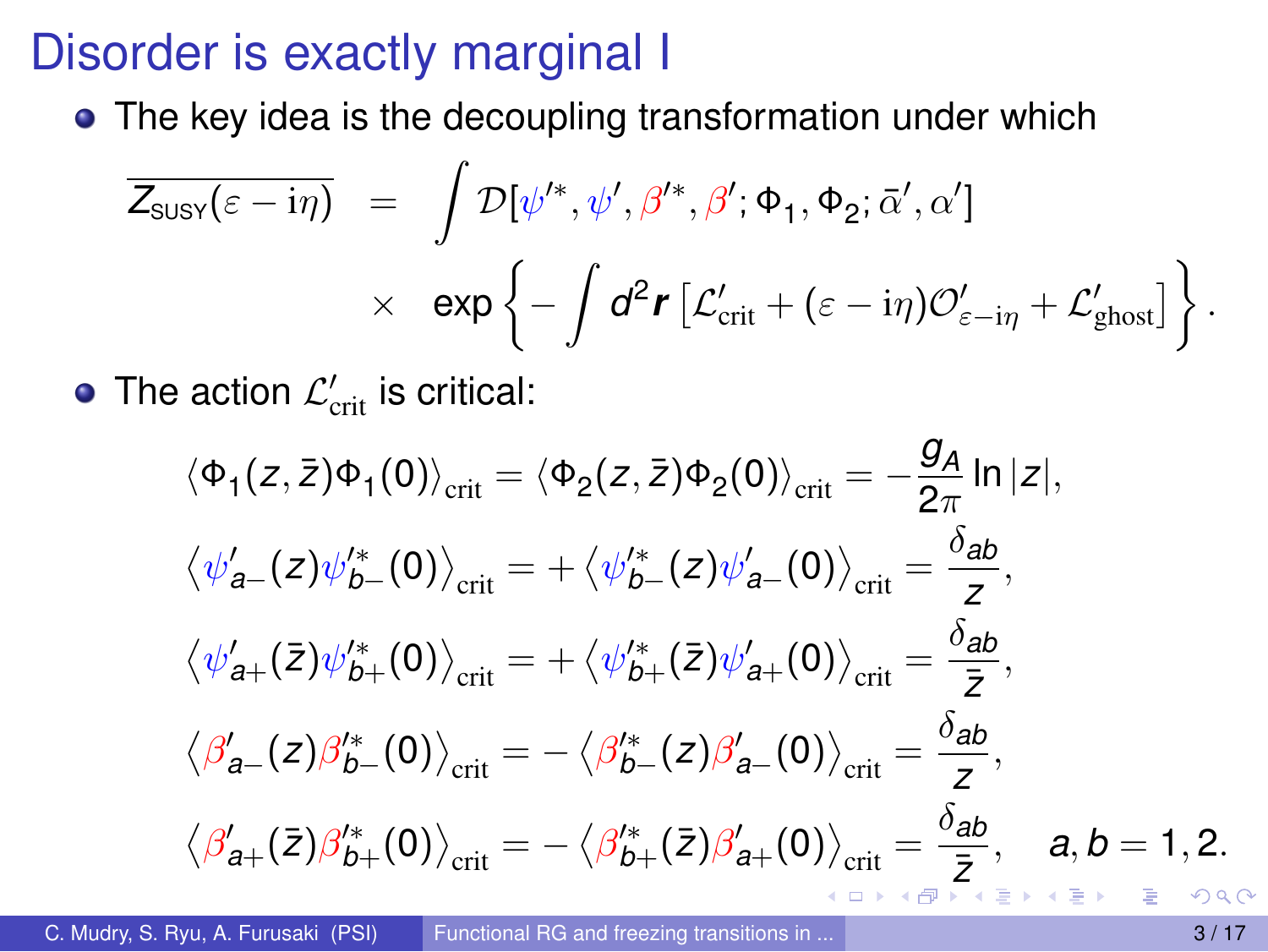# Disorder is exactly marginal II

• The bare perturbation to criticality is

$$
\begin{array}{lll} \mathcal{O}'_{\varepsilon-i\eta} & := & +e^{+2\Phi_{2}}\left(\mathcal{B}_{12+}+\mathcal{B}_{21+}-\mathcal{F}_{12+}-\mathcal{F}_{21+}\right) \\ & & +e^{-2\Phi_{2}}\left(\mathcal{B}_{12-}+\mathcal{B}_{21-}+\mathcal{F}_{12-}+\mathcal{F}_{21-}\right), \end{array}
$$

#### where

$$
\begin{array}{rcll} \mathcal{F}_{12+} & := & \psi_{1+}^{\prime *}\psi_{2-}^{\prime *}, & \mathcal{F}_{21+}:=\psi_{1-}^{\prime *}\psi_{2+}^{\prime *}, \\ \mathcal{B}_{12+} & := & \beta_{1+}^{\prime *}\beta_{2-}^{\prime *}, & \mathcal{B}_{21+}:=\beta_{1-}^{\prime *}\beta_{2+}^{\prime *}, \\ \mathcal{F}_{12-} & := & \psi_{2-}^{\prime }\psi_{1+}^{\prime }, & \mathcal{F}_{21-}:=\psi_{2+}^{\prime }\psi_{1-}^{\prime }, \\ \mathcal{B}_{12-} & := & \beta_{2-}^{\prime }\beta_{1+}^{\prime }, & \mathcal{B}_{21-}:=\beta_{2+}^{\prime }\beta_{1-}^{\prime}. \end{array}
$$

• In the definition of the LDOS the operator to be averaged over is

$$
\mathcal{O}_{\nu} = +e^{+2\Phi_2} \left( \mathcal{B}_{12+} + \mathcal{B}_{21+} + \mathcal{F}_{12+} + \mathcal{F}_{21+} \right) +e^{-2\Phi_2} \left( \mathcal{B}_{12-} + \mathcal{B}_{21-} - \mathcal{F}_{12-} - \mathcal{F}_{21-} \right).
$$

4 同 下

<span id="page-3-0"></span>ラメス 国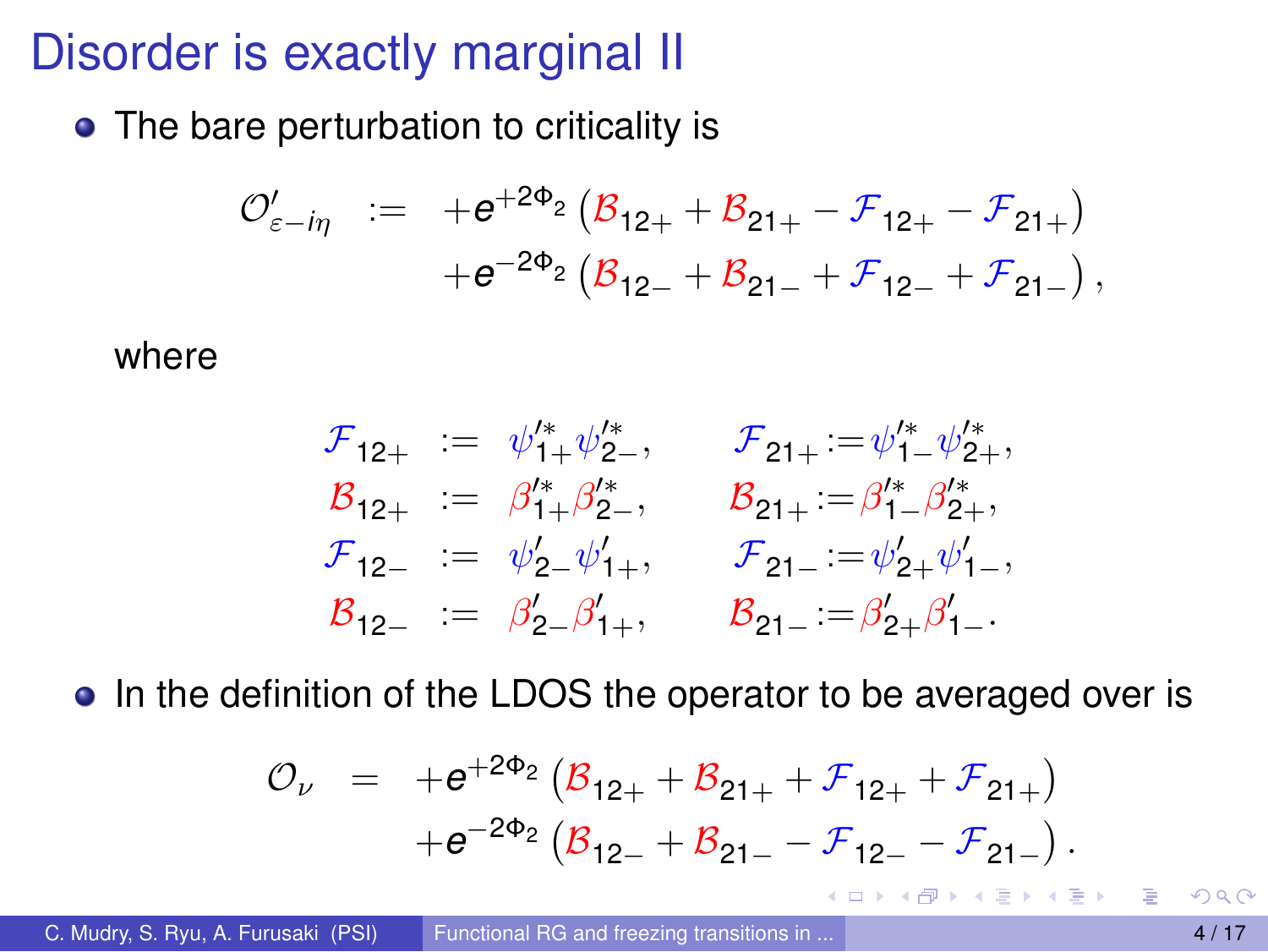#### Selecting the perturbations at criticality I

 $\forall \mathbf{m}, \mathbf{n} \in \mathbb{N}^4,$ 

$$
\begin{array}{lcl} \mathcal{O}_{\pmb m, \pmb n} & = & \left( \mathcal{F}_{12+} \right)^{m_{12+}} \left( \mathcal{F}_{21+} \right)^{m_{21+}} \left( \mathcal{B}_{12+} \right)^{n_{12+}} \left( \mathcal{B}_{21+} \right)^{n_{21+}} \\ & \times & \left( \mathcal{F}_{12-} \right)^{m_{12-}} \left( \mathcal{F}_{21-} \right)^{m_{21-}} \left( \mathcal{B}_{12-} \right)^{n_{12-}} \left( \mathcal{B}_{21-} \right)^{n_{21-}} \\ & \times & e^{2 \left( m_{12+} + m_{21+} + n_{12+} + n_{21-} - m_{12-} - n_{21-} - n_{12-} - n_{21-} \right) \Phi_2}, \end{array}
$$

#### carries the scaling dimension

$$
x_{m,n} = (m_{12+} - m_{12-})^2 + (m_{21+} - m_{21-})^2
$$
  
+  $|n_{12+} - n_{12-}| + |n_{21+} - n_{21-}|$   
-  $\frac{g_A}{\pi} \Big[ (m_{12+} - m_{12-}) + (m_{21+} - m_{21-}) + (n_{21+} - n_{21-}) \Big]^2$ .

Þ

イロト イ押 トイラト イラトー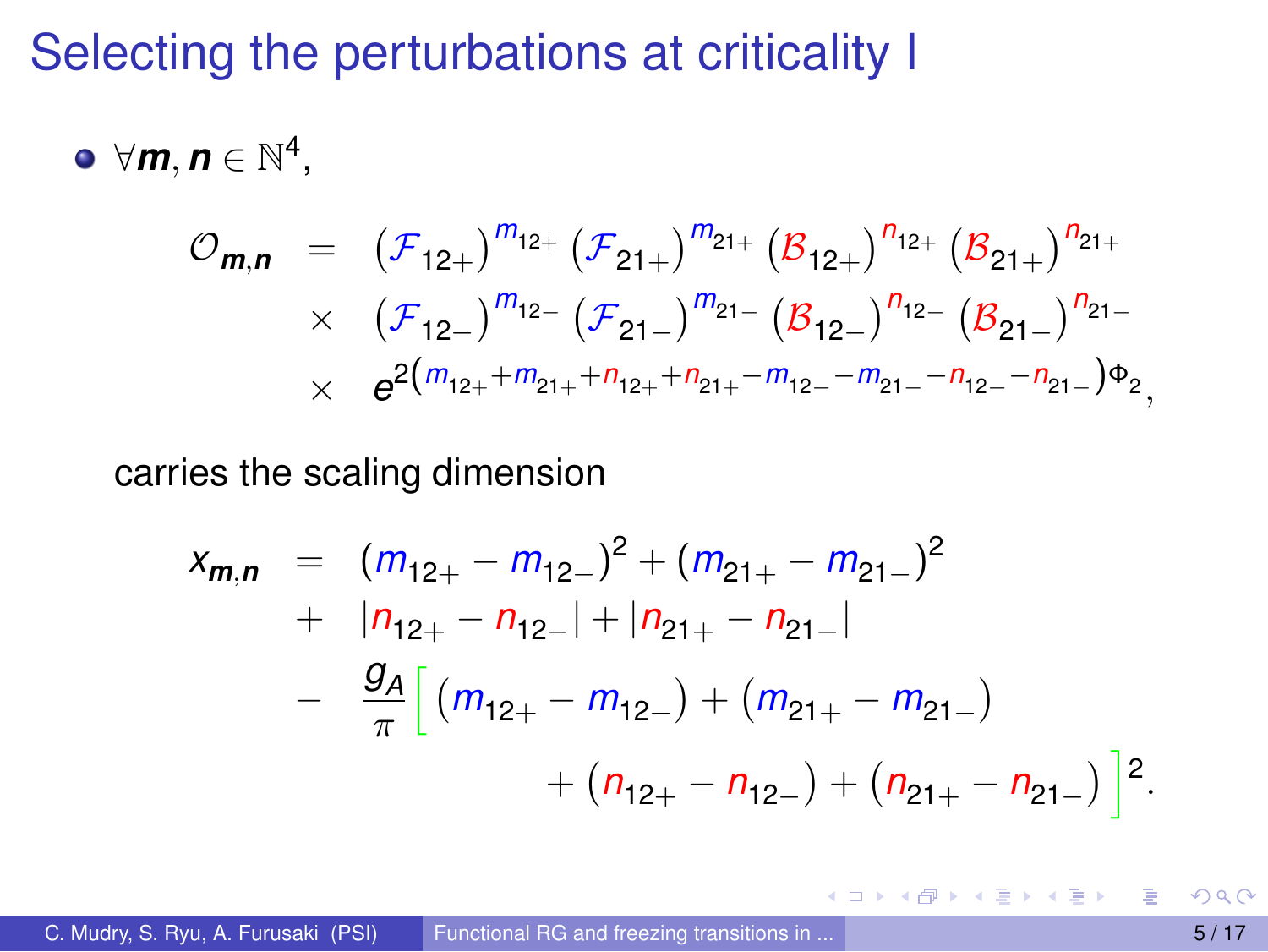### Selecting the perturbations at criticality II

**•** For given  $N = m_{12+} + m_{21+} + n_{12+} + n_{21+} - m_{12-} - m_{21-} - n_{12-} - n_{21-}$ the most relevant  $O_{m,n}$  are given by

$$
\begin{aligned} &\left(\mathcal{B}_{12\pm}\right)^n\left(\mathcal{B}_{21\pm}\right)^{N-n}e^{\pm 2N\Phi_2},\qquad N\geq n\geq 0,\\ &\left(\mathcal{F}_{12\pm}\right)\left(\mathcal{B}_{12\pm}\right)^n\left(\mathcal{B}_{21\pm}\right)^{N-1-n}e^{\pm 2N\Phi_2},\qquad N-1\geq n\geq 0,\\ &\left(\mathcal{F}_{21\pm}\right)\left(\mathcal{B}_{12\pm}\right)^n\left(\mathcal{B}_{21\pm}\right)^{N-1-n}e^{\pm 2N\Phi_2},\qquad N-1\geq n\geq 0,\\ &\left(\mathcal{F}_{12\pm}\right)\left(\mathcal{F}_{21\pm}\right)\left(\mathcal{B}_{12\pm}\right)^n\left(\mathcal{B}_{21\pm}\right)^{N-2-n}e^{\pm 2N\Phi_2},\ N-2\geq n\geq 0, \end{aligned}
$$

with the  $(2 \times 4N)$ -fold degenerate scaling dimension

$$
x_N = N - \frac{g_A}{\pi} N^2.
$$

<span id="page-5-0"></span>( ロ ) ( 何 ) ( ヨ ) ( ヨ ) (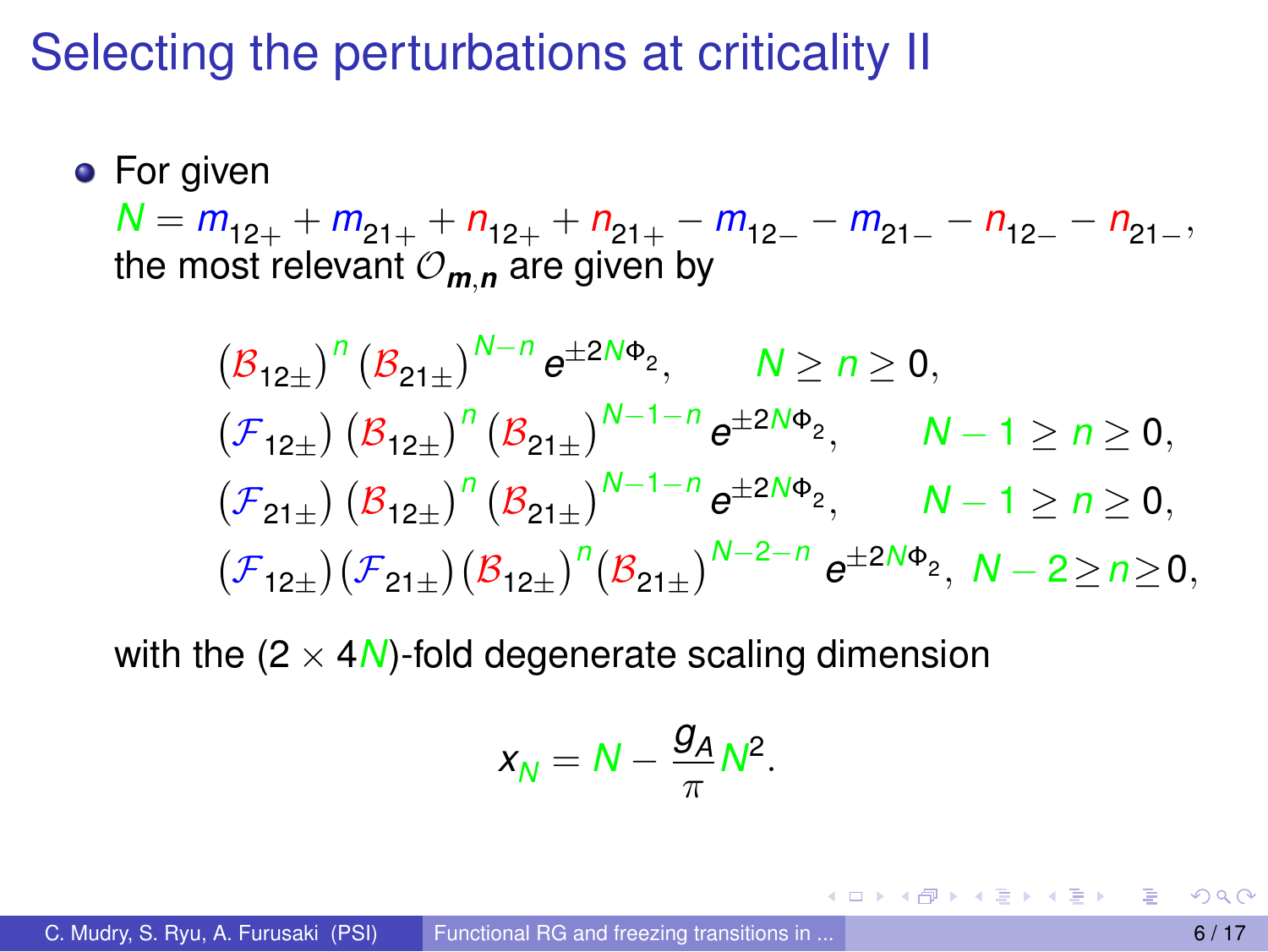#### Selecting the perturbations at criticality III

Truncate the family  $\{\lambda_{\bm{m},\bm{n}},\mathcal{O}_{\bm{m},\bm{n}}\}$  to the subset  $\{Y_{\pm;\bm{N}},\mathcal{A}_{\pm;\bm{N}}\}$ 

$$
\begin{array}{rcl} \mathcal{A}_{\pm;N} & := & \frac{e^{+2N\Phi_2}}{N!}\left[ (\mathcal{B}_{12\pm}+\mathcal{B}_{21\pm})^N \right. \\ & & \left. + \mathcal{N}(\mathcal{F}_{12\pm}+\mathcal{F}_{21\pm}) (\mathcal{B}_{12\pm}+\mathcal{B}_{21\pm})^{N-1} \right. \\ & & \left. + \mathcal{N}(N-1)\mathcal{F}_{12\pm}\mathcal{F}_{21\pm} (\mathcal{B}_{12\pm}+\mathcal{B}_{21\pm})^{N-2} \right]. \end{array}
$$

The dominant OPE's within the subset  $\{\mathcal{A}_{\pm;N}\}$  correspond to charge fusion such as

$$
\mathcal{A}_{+,N}(z,\bar{z})\mathcal{A}_{+,N'}(0,0) =
$$
  

$$
|z|^{x_{N+N'}-x_N-x_{N'}}\left(\begin{array}{c}N+N'\\N\end{array}\right)\mathcal{A}_{+,N+N'}(0,0)+\cdots,
$$
  

$$
0
$$

whereby

<span id="page-6-0"></span>
$$
x_N = N - \frac{g_A}{\pi} N^2 \Rightarrow x_{N+N'} - x_N - x_{N'} < 0.
$$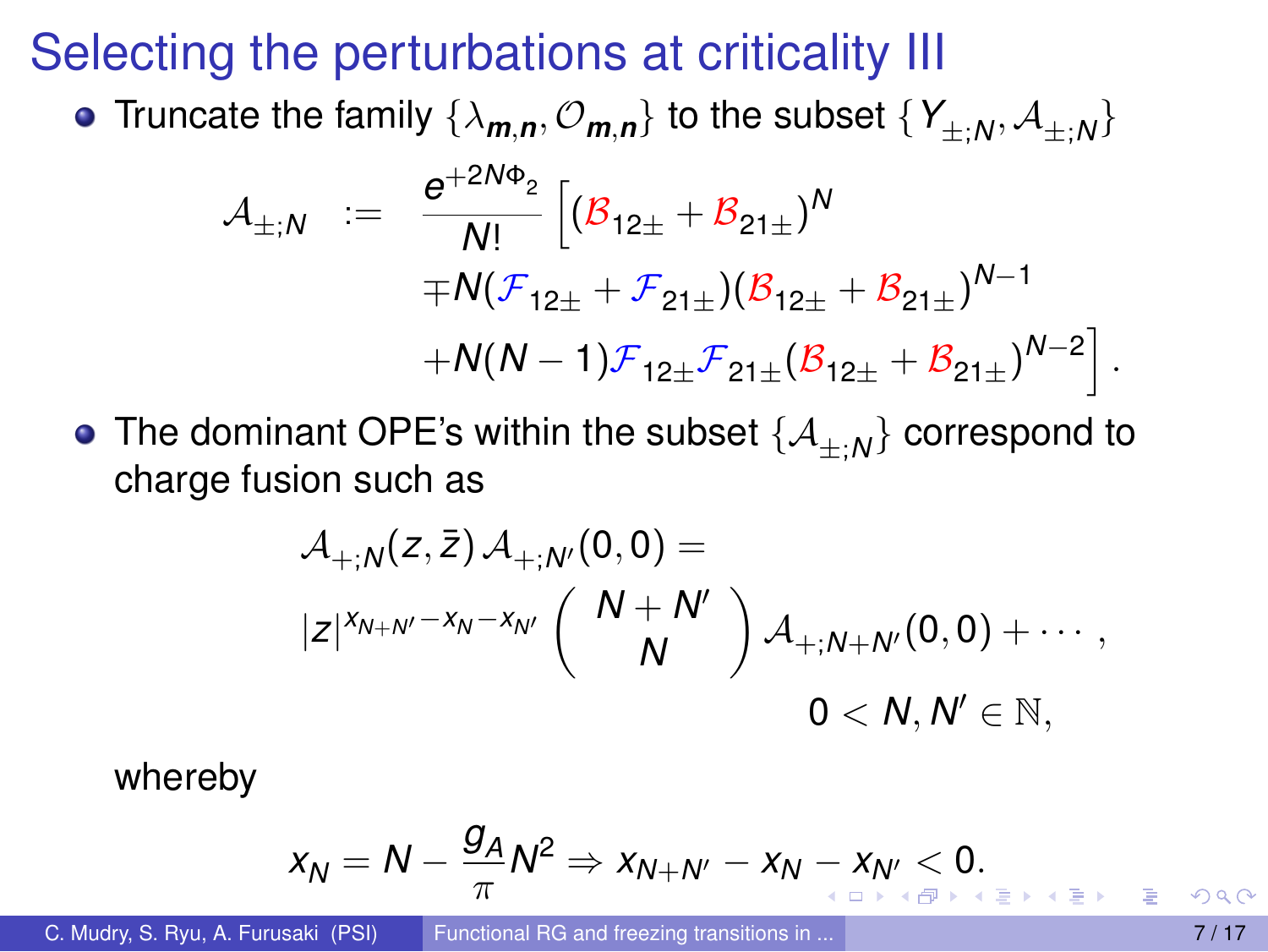#### Selecting the perturbations at criticality IV

• The OPE's that correspond to charge annihilation such as

$$
\begin{aligned} &\mathcal{A}_{+;N_+}(z,\bar{z})\,\mathcal{A}_{-;N_-}(0,0)= \\ &\left|z\right|^{x_{N_+-N_-}-x_{N_+}-x_{N_-}}\left(\begin{array}{c}N_+-1\\&N_-\end{array}\right)\mathcal{A}_{+;N_+-N_-}(0,0)+\cdots, \\ &\qquad \qquad 0
$$

can be neglected since

$$
x_N = N - \frac{g_A}{\pi} N^2, N_+ > \frac{\pi}{g_A} \Rightarrow x_{N_+ - N_-} - x_{N_+} - x_{N_-} > 0.
$$

<span id="page-7-0"></span> $\mathcal{A}$   $\overline{\mathcal{B}}$   $\rightarrow$   $\mathcal{A}$   $\overline{\mathcal{B}}$   $\rightarrow$   $\mathcal{A}$   $\overline{\mathcal{B}}$   $\rightarrow$   $\mathcal{B}$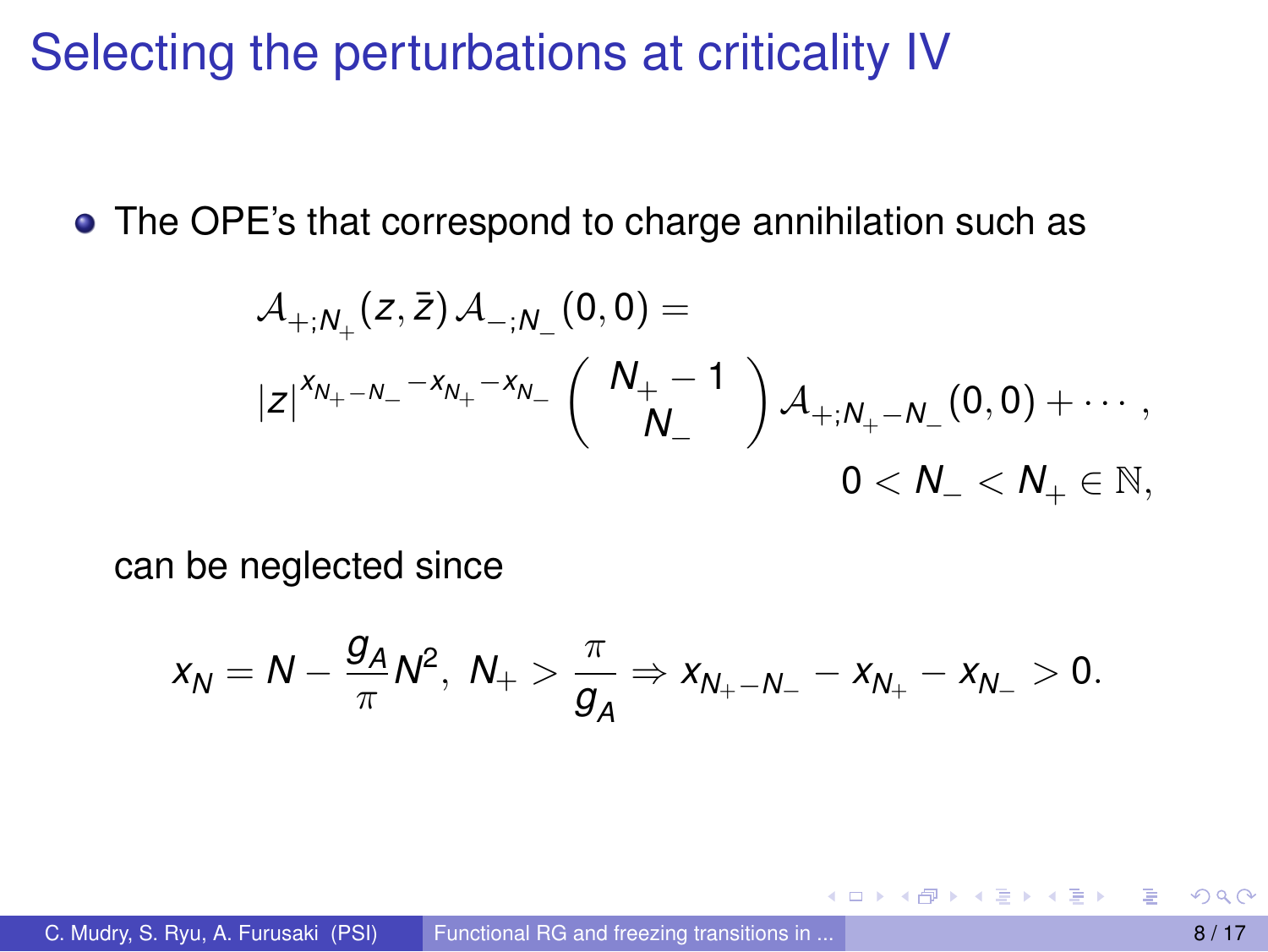### Selecting the perturbations at criticality V

*Neglecting all annihilation processes gives*  $\bullet$ 

$$
0 = \left(\sum_{N=1}^{\infty} \beta_{Y_N} \frac{\partial}{\partial Y_N} - x_1\right) \nu_{av}(\varepsilon; \mathbf{x}) + \cdots,
$$

$$
\beta_{Y_N} = (2 - x_N) Y_N + \pi \sum_{N'=1}^{N-1} \left(\begin{array}{c} N \\ N' \end{array}\right) Y_{N'} Y_{N-N'} + \cdots,
$$

$$
x_N = N - \frac{g_A}{\pi} N^2,
$$
  

$$
Y_N(l = 0) = \frac{\varepsilon - i\eta}{\mathfrak{a}^{x_1 - 2}} \delta_{1,N}.
$$

イロト イ押 トイラト イラトー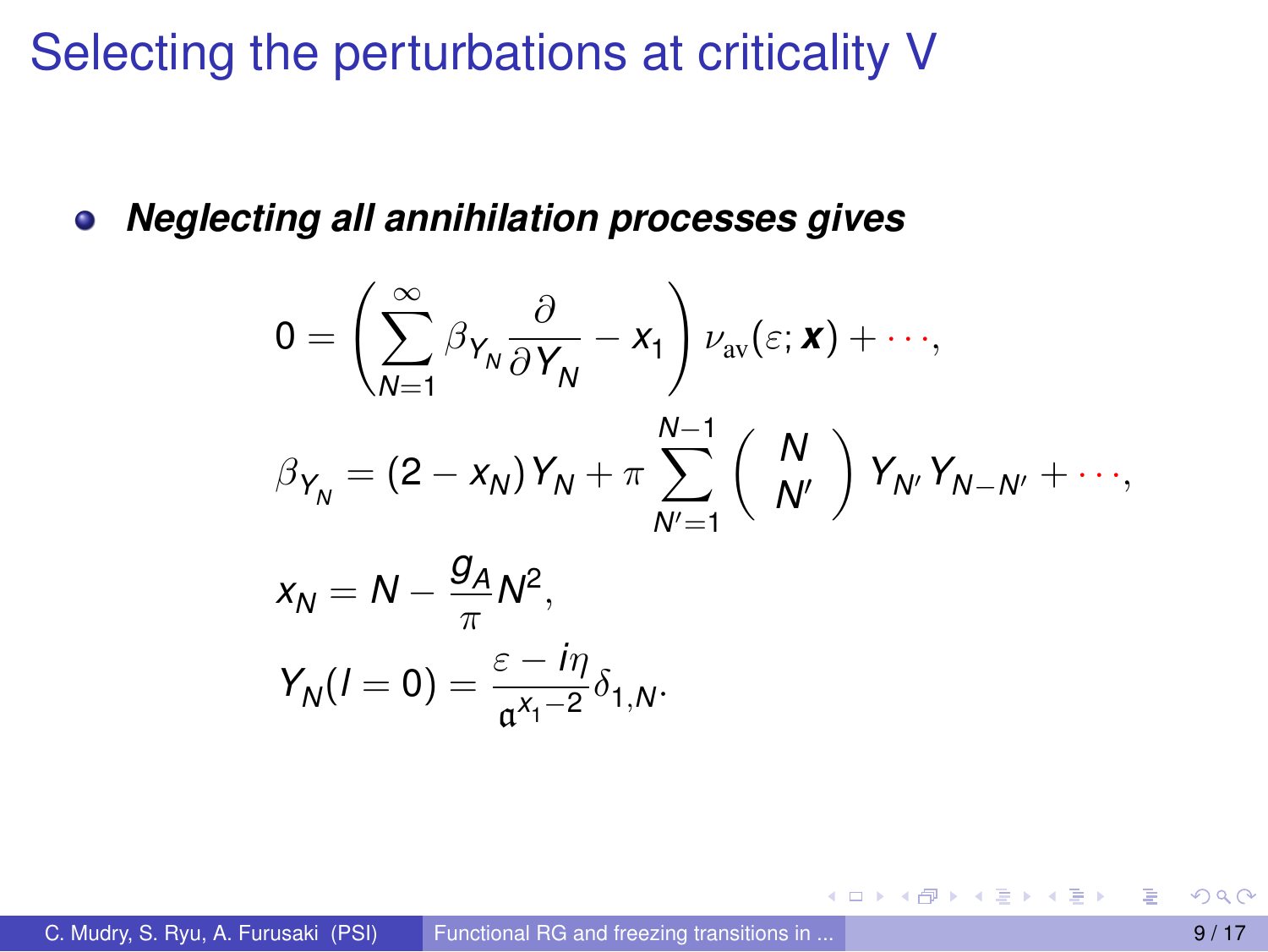$Case g<sub>M</sub> > 0$ 

Integration over disorder in the average SUSY partition function induces SUSY current-current interactions exclusively. Therein lies the nearly conformal nature<sup>3</sup> of the theory:

Both  $\varepsilon$  and  $g_A$  are relevant whereas  $g_M$  is exactly marginal:<sup>4</sup>

$$
\beta_{\varepsilon} = (2 - x_{\varepsilon})\varepsilon, \qquad \beta_{g_{A}} = \frac{(g_{M}\zeta)^{2}}{2\pi^{2}}, \qquad \beta_{g_{M}} = 0,
$$
  
with  $x_{\varepsilon} = \zeta [1 + \mathcal{O}(g_{M})] - \frac{g_{A}}{\pi} \zeta^{2}$  and  $\zeta := \frac{1}{1 + g_{M}/\pi}.$ 

Computation of the anomalous scaling dimensions of O*m*,*<sup>n</sup>*

$$
x_{m,n} =
$$
\n
$$
\left[ (m_{12+} - m_{12-})^2 + (m_{21+} - m_{21-})^2 - (n_{12+} - n_{12-})^2 - (n_{21+} - n_{21-})^2 \right] \zeta [1 + O((n_{12+} - n_{12-})^2 + (n_{21+} - n_{21-})^2 + |n_{12+} - n_{12-}| + |n_{21+} - n_{21-}| + O((g_M - 1)(n_{12+} - n_{12-}) + (n_{21+} - n_{21-})) + (n_{21+} - n_{21-}) + (n_{21+} - n_{21-}) + (n_{21+} - n_{21-})^2 \frac{g_A}{\pi} \zeta
$$

2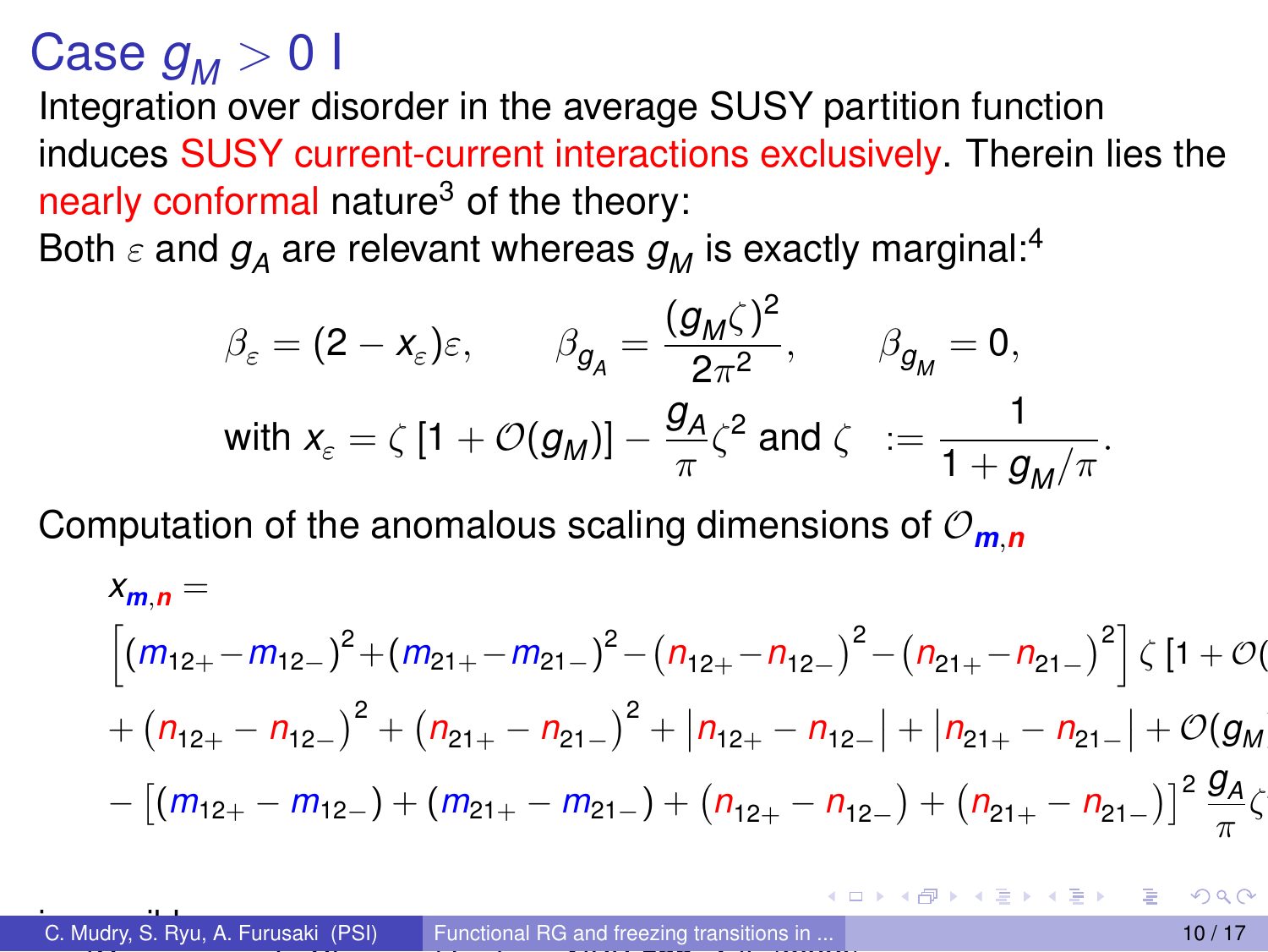## Case  $g_M > 0$  II

The average LDOS is conjectured to obey

$$
0 = \left[ z_{A} \varepsilon \frac{\partial}{\partial \varepsilon} + \beta_{g_{A}} \frac{\partial}{\partial g_{A}} - (2 - z_{A}) \right] \nu_{\text{av}}(\varepsilon; \textbf{x})
$$

whereby

$$
z_A \ := \ \left\{ \begin{array}{l} 2-\zeta + \frac{g_A}{\pi} \zeta^2 + \mathcal{O}(g_M), \quad \text{for $g_A \zeta^2 < 2\pi$}, \\ \ 4\sqrt{\frac{g_A}{2\pi}} \zeta - \zeta - \mathcal{O}(g_M), \quad \ \ \text{for $g_A \zeta^2 \geq 2\pi$}. \end{array} \right.
$$

重

4 0 8 4 4 9 8 4 9 8 4 9 8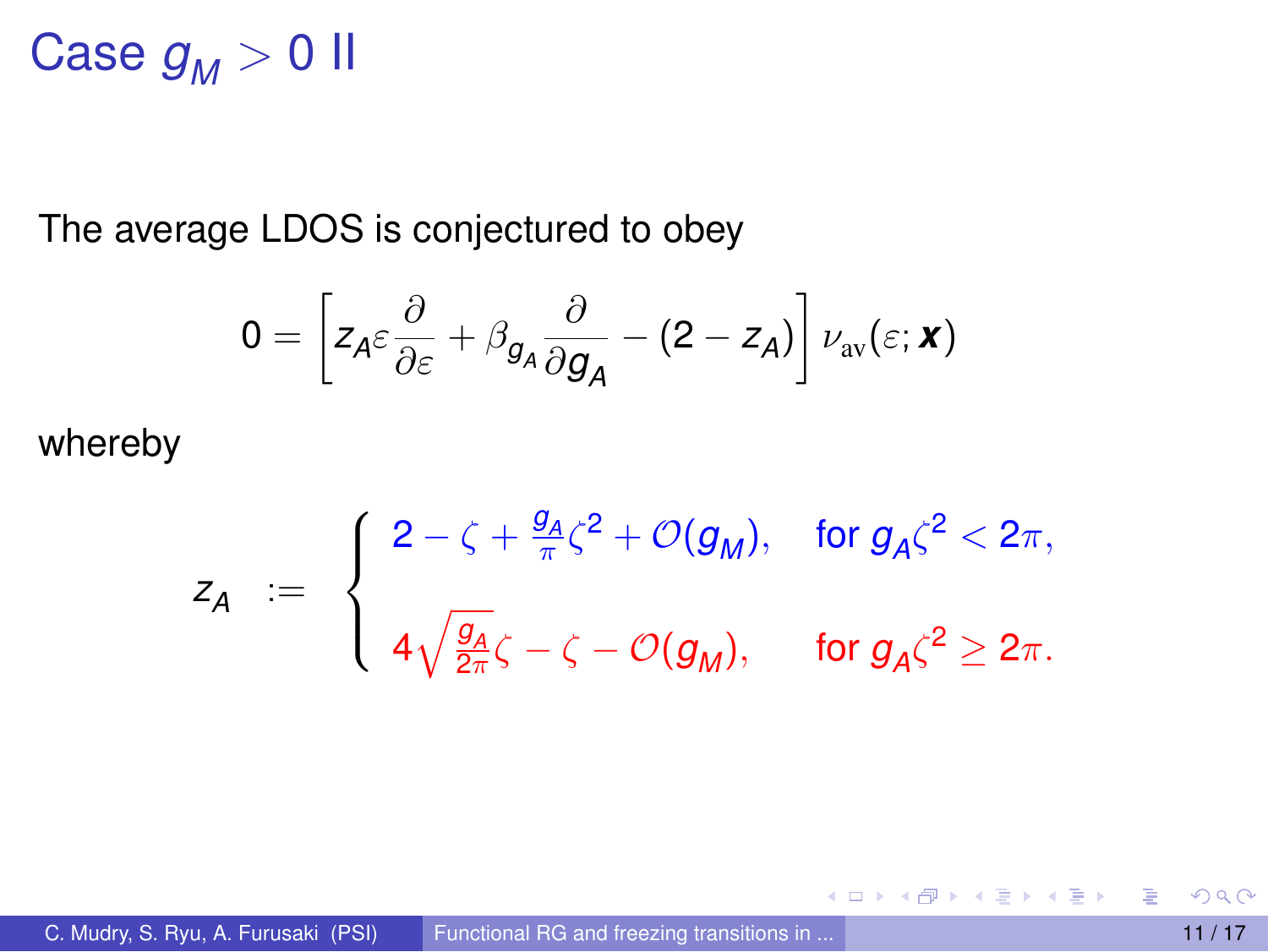# random phase *XY* model

#### The random phase *XY* model is defined by

$$
H_{XY}[\phi, A] := \sum_{\langle ij \rangle} J_{ij} \left[1 - \cos\left(\phi_i - \phi_j - A_{ij}\right)\right].
$$

4 0 8 1

 $\mathcal{A}$   $\overline{\mathcal{B}}$   $\rightarrow$   $\mathcal{A}$   $\overline{\mathcal{B}}$   $\rightarrow$   $\mathcal{A}$   $\overline{\mathcal{B}}$   $\rightarrow$ 

It can be reinterpreted as

Þ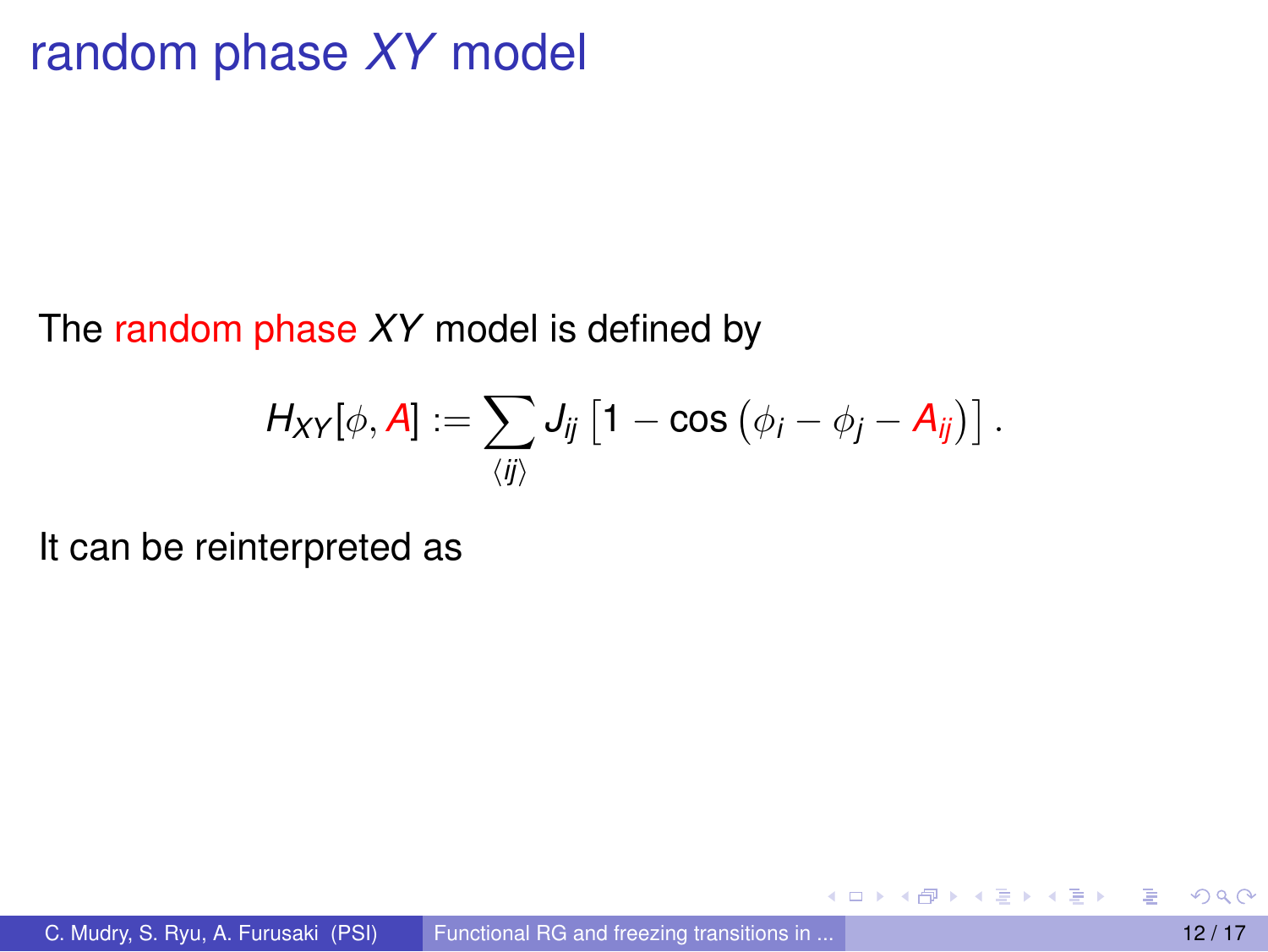the random Cb gas

$$
S_{\text{CB}}[\Theta,\theta] := E \sum_{k} (m_k - n_k)^2 - \pi K \sum_{k \neq l} (m_k - n_k)(m_l - n_l) \ln \left| \frac{\mathbf{x}_k - \mathbf{x}_l}{l_0} \right|
$$

where  $K := \beta J$ ,  $m_k \in \mathbb{Z}$  are the integer-valued charges of thermal vortices while  $n_k \in \mathbb{R}$  are the real-valued charges of quenched vortices,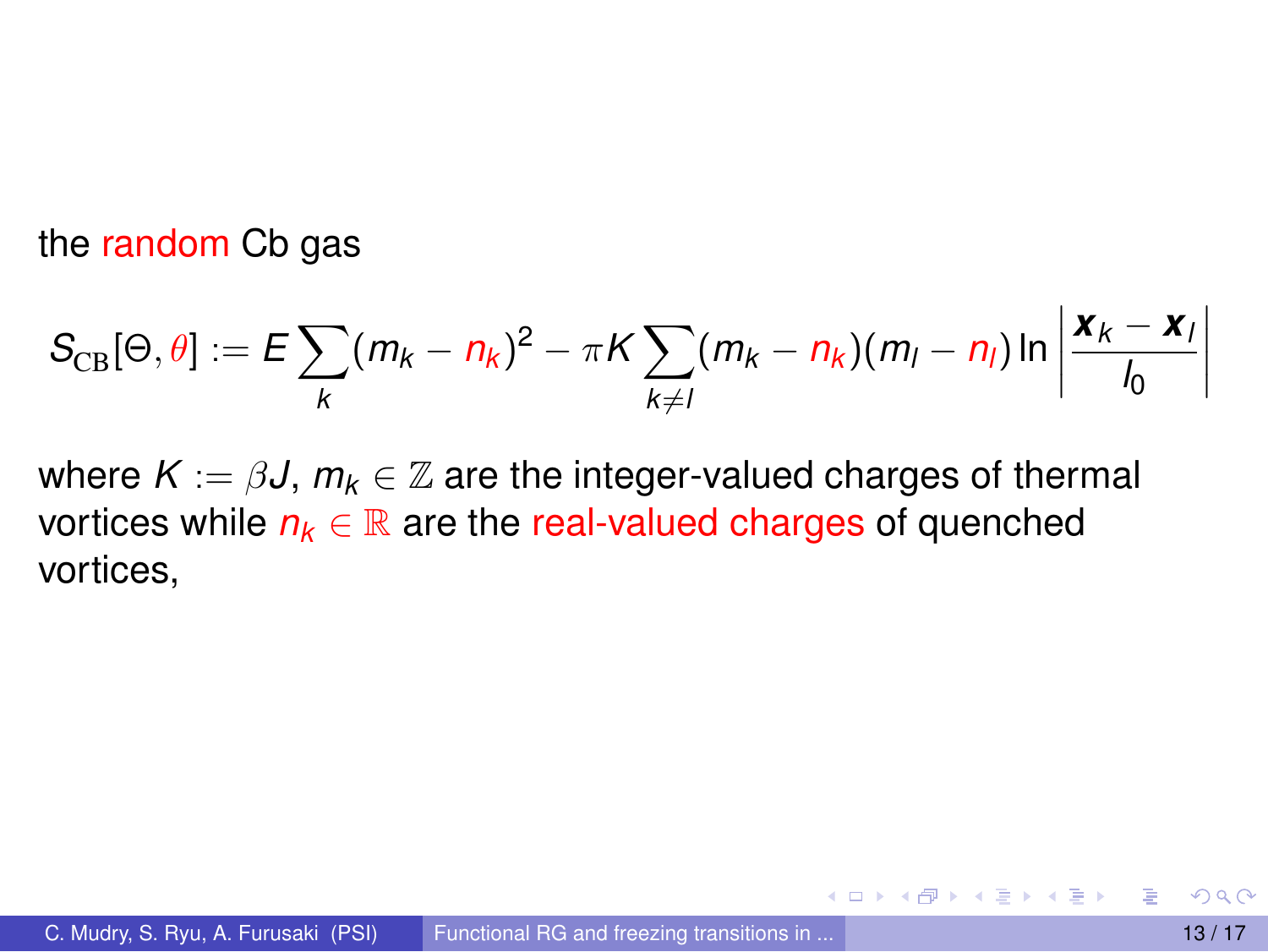the random Sine-Gordon model

$$
\mathcal{L}_{SG}[\chi,\theta]:=\frac{1}{2t}(\partial_\mu\chi)^2-\frac{h_1}{t}\cos\chi+\frac{\mathrm{i}}{\pi}\chi(\partial_\mu^2\theta),
$$

where

$$
K=\frac{t}{4\pi^2},\quad Y_1\sim\frac{h_1}{2t},\quad \theta(\boldsymbol{x})=\sum_{l=1}^N n_l \ln\left|\frac{\boldsymbol{x}-\boldsymbol{y}_l}{l_0}\right|.
$$

重

イロトメ 御 トメ 君 トメ 君 トッ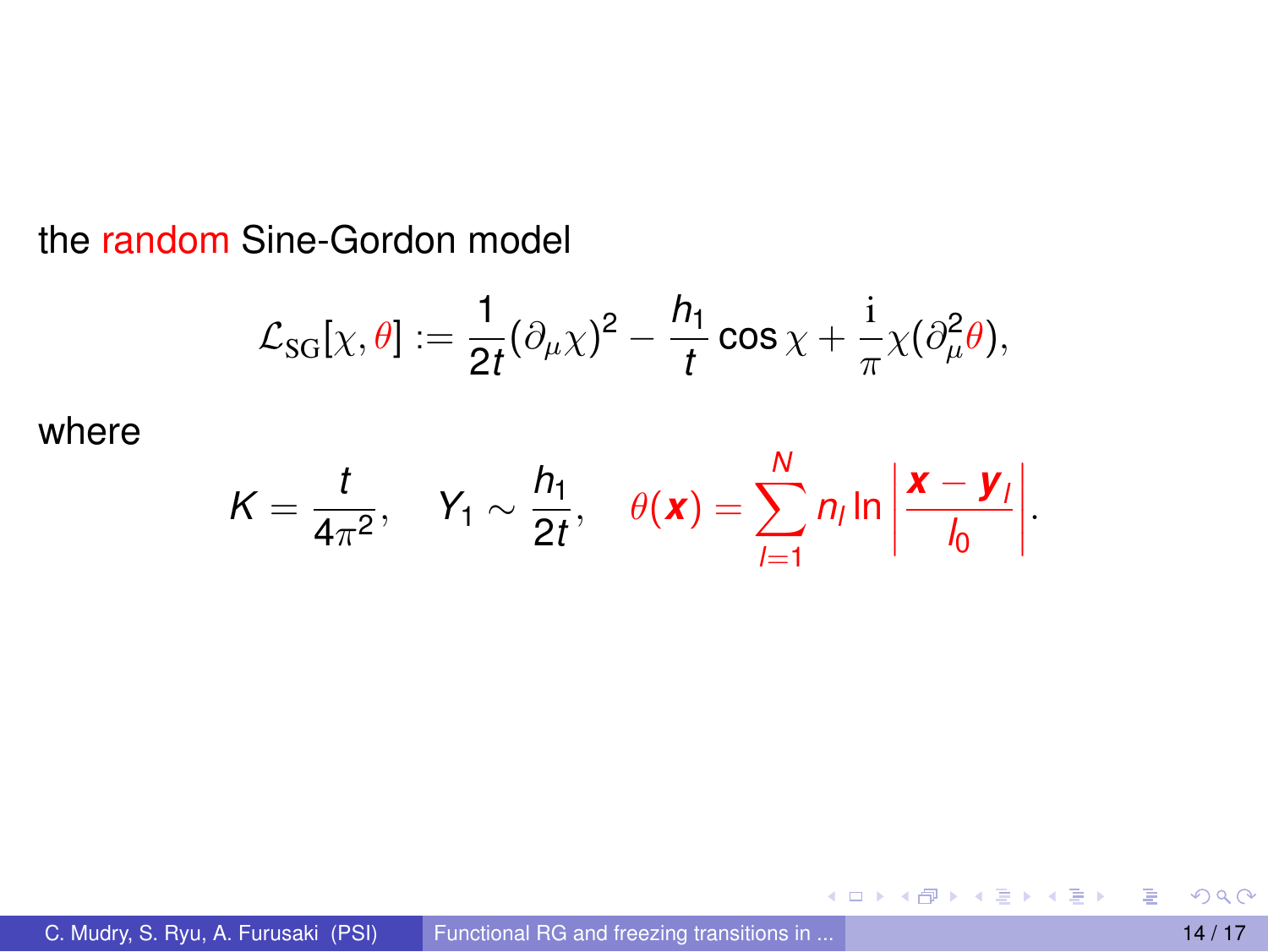#### or the random U(1) Thirring model

$$
\mathcal{L}_{\text{Th}}[\bar{\psi}, \psi, \theta] := \bar{\psi}(i\gamma_{\mu}\partial_{\mu} + i m_{1})\psi - \frac{g}{2}(\bar{\psi}\gamma_{\mu}\psi)^{2} + (\bar{\psi}\gamma_{\mu}\psi)(\tilde{\partial}_{\mu}\theta)
$$
  
where

*g*

$$
g:=\frac{1}{K}-\pi, \quad \text{im}_1\propto \frac{h_1}{4\pi^2K}.
$$

重

K ロ K K 御 K K 君 K K 君 K L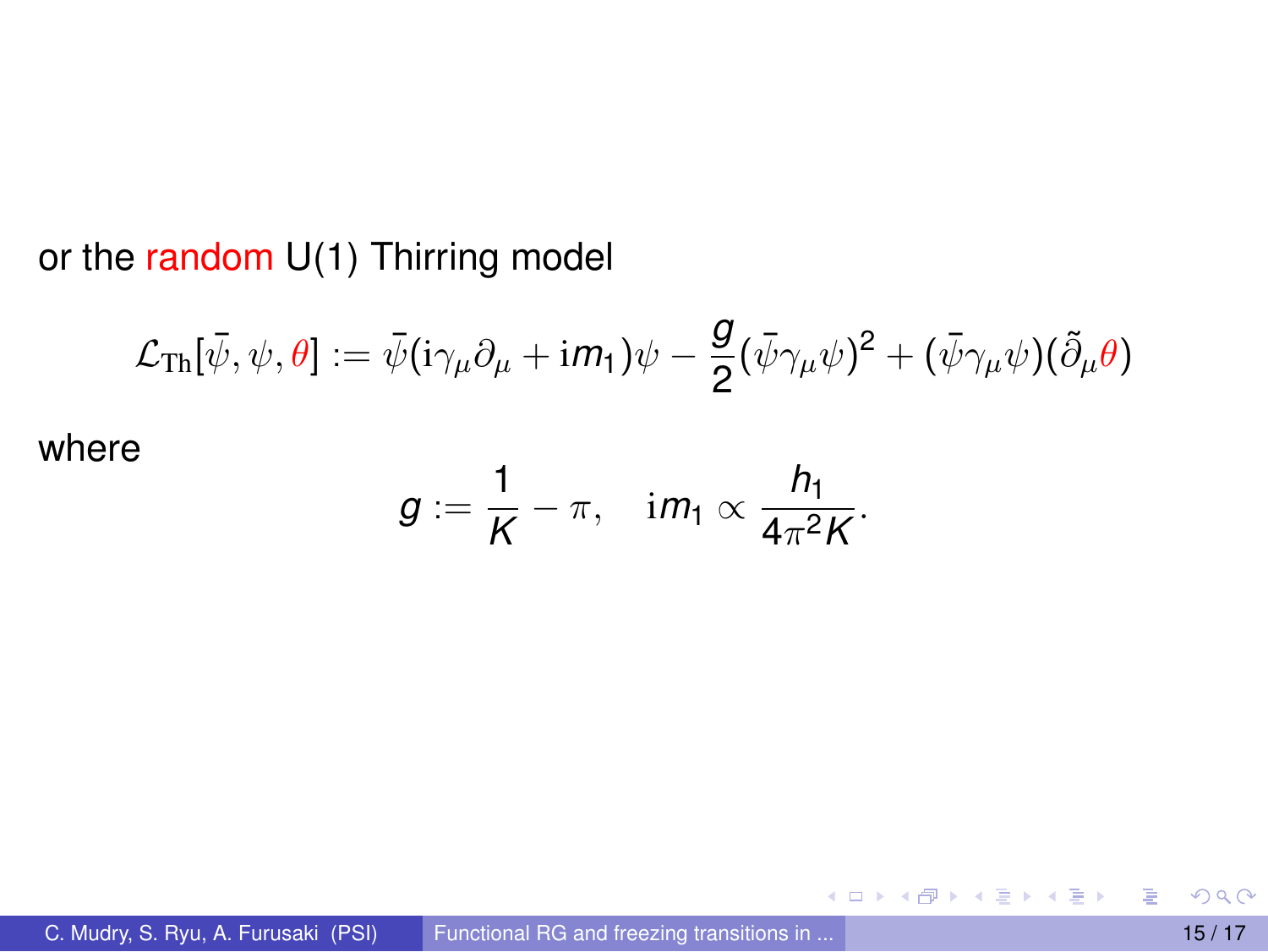

Figure: Boundaries  $g_A^{(1)}$  $g_A^{(1)}(1/K)$  and  $g_A^{(2)}$  $A^{(2)}(1/K)$  in the plane of vanishing fugacity. The shaded area represents the regime of analyticity of the fugacity expansion to fourth order in the fugacity.

<span id="page-15-0"></span>イロト イ押ト イヨト イヨト